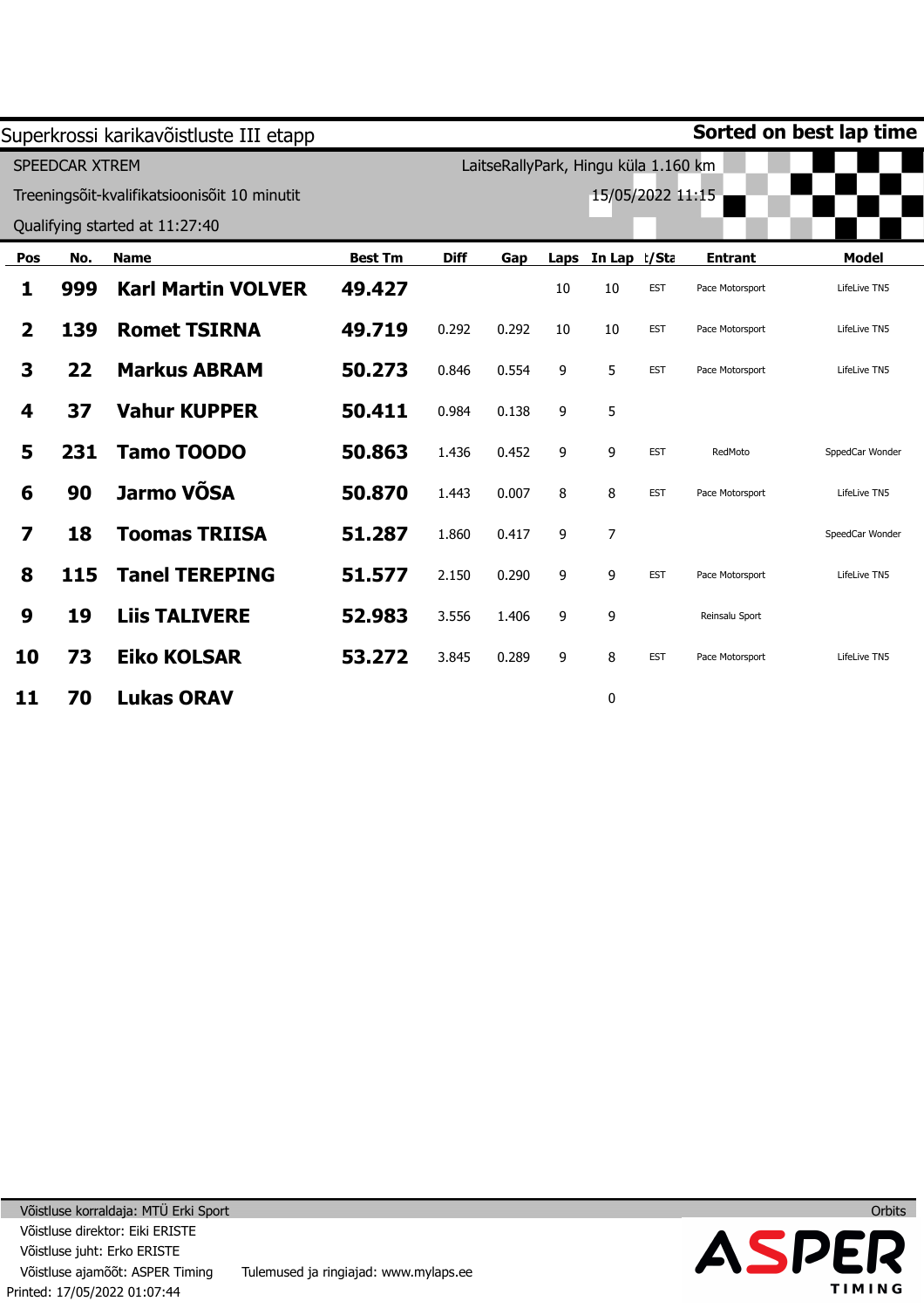|                         |                                |                      | Superkrossi karikavõistluste III etapp       |                |                      |                      |                                      |                  |                  |                      |                              |  |
|-------------------------|--------------------------------|----------------------|----------------------------------------------|----------------|----------------------|----------------------|--------------------------------------|------------------|------------------|----------------------|------------------------------|--|
|                         | SPEEDCAR XTREM                 |                      |                                              |                |                      |                      | LaitseRallyPark, Hingu küla 1.160 km |                  |                  |                      |                              |  |
|                         |                                |                      | Treeningsõit-kvalifikatsioonisõit 10 minutit |                |                      |                      |                                      | 15/05/2022 11:15 |                  |                      |                              |  |
|                         | Qualifying started at 11:27:40 |                      |                                              |                |                      |                      |                                      |                  |                  |                      |                              |  |
| Lap                     | Lap Tm                         | Diff                 | <b>Time of Day</b>                           | Lap            | Lap Tm               | Diff                 | <b>Time of Day</b>                   | Lap              | Lap Tm           | Diff                 | <b>Time of Day</b>           |  |
|                         |                                |                      |                                              | 4<br>5         | 51.201<br>51.536     | $+0.338$<br>$+0.673$ | 11:31:21.737                         | 1                | 1:06.437         | $+13.165$            | 11:29:02.459                 |  |
|                         | (999) Karl Martin VOLVER       |                      |                                              | 6              | 1:12.893             | $+22.030$            | 11:32:13.273<br>11:33:26.166         | 2                | 54.622           | $+1.350$             | 11:29:57.081                 |  |
| $\mathbf{1}$            | 51.413                         | $+1.986$             | 11:28:42.611                                 | 7              | 50.911               | $+0.048$             | 11:34:17.077                         | 3<br>4           | 55.467           | $+2.195$             | 11:30:52.548                 |  |
| 2                       | 51.108                         | $+1.681$             | 11:29:33.719                                 | 8              | 51.130               | $+0.267$             | 11:35:08.207                         | 5                | 54.568<br>54.570 | $+1.296$<br>$+1.298$ | 11:31:47.116<br>11:32:41.686 |  |
| 3<br>4                  | 50.341<br>50.057               | $+0.914$<br>$+0.630$ | 11:30:24.060                                 | 9              | 50.863               |                      | 11:35:59.070                         | 6                | 53.814           | $+0.542$             | 11:33:35.500                 |  |
| 5                       | 56.856                         | $+7.429$             | 11:31:14.117<br>11:32:10.973                 |                |                      |                      |                                      | $\overline{7}$   | 53.619           | $+0.347$             | 11:34:29.119                 |  |
| 6                       | 49.713                         | $+0.286$             | 11:33:00.686                                 |                | (90) Jarmo VÕSA      |                      |                                      | 8                | 53.272           |                      | 11:35:22.391                 |  |
| 7                       | 49.667                         | $+0.240$             | 11:33:50.353                                 | $\mathbf{1}$   | 55.908               | $+5.038$             | 11:29:04.103                         | 9                | 53.886           | $+0.614$             | 11:36:16.277                 |  |
| 8                       | 56.689                         | $+7.262$             | 11:34:47.042                                 | 2              | 1:56.998             | $-1:06.128$          | 11:31:01.101                         |                  |                  |                      |                              |  |
| 9                       | 50.688                         | $+1.261$             | 11:35:37.730                                 | 3              | 1:00.892             | $+10.022$            | 11:32:01.993                         |                  |                  |                      |                              |  |
| 10                      | 49.427                         |                      | 11:36:27.157                                 | 4              | 51.910               | $+1.040$             | 11:32:53.903                         |                  |                  |                      |                              |  |
|                         |                                |                      |                                              | 5              | 51.296               | $+0.426$             | 11:33:45.199                         |                  |                  |                      |                              |  |
|                         | (139) Romet TSIRNA             |                      |                                              | 6              | 59.156               | $+8.286$             | 11:34:44.355                         |                  |                  |                      |                              |  |
| 1                       | 51.055                         | $+1.336$             | 11:28:36.783                                 | 7              | 53.539               | $+2.669$             | 11:35:37.894                         |                  |                  |                      |                              |  |
| $\overline{\mathbf{c}}$ | 50.786                         | $+1.067$             | 11:29:27.569                                 | 8              | 50.870               |                      | 11:36:28.764                         |                  |                  |                      |                              |  |
| 3                       | 50.807                         | $+1.088$             | 11:30:18.376                                 |                |                      |                      |                                      |                  |                  |                      |                              |  |
| 4                       | 57.670                         | $+7.951$             | 11:31:16.046                                 |                | (18) Toomas TRIISA   |                      |                                      |                  |                  |                      |                              |  |
| 5                       | 50.143                         | $+0.424$             | 11:32:06.189                                 | $\mathbf{1}$   | 1:00.909             | $+9.622$             | 11:29:06.388                         |                  |                  |                      |                              |  |
| 6                       | 50.573                         | $+0.854$             | 11:32:56.762                                 | 2              | 54.678               | $+3.391$             | 11:30:01.066                         |                  |                  |                      |                              |  |
| 7                       | 57.499                         | $+7.780$             | 11:33:54.261                                 | 3              | 54.042               | $+2.755$             | 11:30:55.108                         |                  |                  |                      |                              |  |
| 8                       | 50.521                         | $+0.802$             | 11:34:44.782                                 | 4              | 1:00.742             | $+9.455$             | 11:31:55.850                         |                  |                  |                      |                              |  |
| 9                       | 49.910                         | $+0.191$             | 11:35:34.692                                 | 5              | 53.123               | $+1.836$             | 11:32:48.973                         |                  |                  |                      |                              |  |
| 10                      | 49.719                         |                      | 11:36:24.411                                 | 6              | 51.398               | $+0.111$             | 11:33:40.371                         |                  |                  |                      |                              |  |
|                         |                                |                      |                                              | $\overline{7}$ | 51.287               |                      | 11:34:31.658                         |                  |                  |                      |                              |  |
|                         | (22) Markus ABRAM              |                      |                                              | 8              | 51.432               | $+0.145$             | 11:35:23.090                         |                  |                  |                      |                              |  |
| 1                       | 51.908                         | $+1.635$             | 11:28:53.228                                 | 9              | 58.012               | $+6.725$             | 11:36:21.102                         |                  |                  |                      |                              |  |
| 2                       | 52.451                         | $+2.178$             | 11:29:45.679                                 |                |                      |                      |                                      |                  |                  |                      |                              |  |
| 3                       | 51.334                         | $+1.061$             | 11:30:37.013                                 |                | (115) Tanel TEREPING |                      |                                      |                  |                  |                      |                              |  |
| 4                       | 57.592                         | $+7.319$             | 11:31:34.605                                 | $\mathbf{1}$   | 55.473               | $+3.896$             | 11:29:01.646                         |                  |                  |                      |                              |  |
| 5                       | 50.273                         |                      | 11:32:24.878                                 | 2              | 52.506               | $+0.929$             | 11:29:54.152                         |                  |                  |                      |                              |  |
| 6                       | 57.679                         | +7.406               | 11:33:22.557                                 | 3              | 53.055               | $+1.478$             | 11:30:47.207                         |                  |                  |                      |                              |  |
| 7                       | 50.313                         | $+0.040$             | 11:34:12.870                                 | 4              | 52.353               | $+0.776$             | 11:31:39.560                         |                  |                  |                      |                              |  |
| 8                       | 50.718                         | $+0.445$             | 11:35:03.588                                 | 5              | 59.269               | $+7.692$             | 11:32:38.829                         |                  |                  |                      |                              |  |
| 9                       | 50.682                         | $+0.409$             | 11:35:54.270                                 | 6              | 52.803               | $+1.226$             | 11:33:31.632                         |                  |                  |                      |                              |  |
|                         |                                |                      |                                              | 7              | 52.859               | $+1.282$             | 11:34:24.491                         |                  |                  |                      |                              |  |
|                         | (37) Vahur KUPPER              |                      |                                              | 8              | 51.609               | $+0.032$             | 11:35:16.100                         |                  |                  |                      |                              |  |
| -1                      | 56.806                         | $+6.395$             | 11:29:07.906                                 | 9              | 51.577               |                      | 11:36:07.677                         |                  |                  |                      |                              |  |
| 2                       | 1:09.119                       | $+18.708$            | 11:30:17.025                                 |                |                      |                      |                                      |                  |                  |                      |                              |  |
| 3                       | 51.886                         | $+1.475$             | 11:31:08.911                                 |                | (19) Liis TALIVERE   |                      |                                      |                  |                  |                      |                              |  |
| 4                       | 50.546                         | $+0.135$             | 11:31:59.457                                 | $\mathbf{1}$   | 56.039               | $+3.056$             | 11:28:49.702                         |                  |                  |                      |                              |  |
| 5                       | 50.411                         |                      | 11:32:49.868                                 | 2              | 55.042               | $+2.059$             | 11:29:44.744                         |                  |                  |                      |                              |  |
| 6                       | 51.352                         | $+0.941$             | 11:33:41.220                                 | 3              | 1:05.335             | $+12.352$            | 11:30:50.079                         |                  |                  |                      |                              |  |
| 7                       | 1:07.586                       | $+17.175$            | 11:34:48.806                                 | 4              | 53.107               | $+0.124$             | 11:31:43.186                         |                  |                  |                      |                              |  |
| 8                       | 51.423                         | $+1.012$             | 11:35:40.229                                 | 5              | 53.914               | $+0.931$             | 11:32:37.100                         |                  |                  |                      |                              |  |
| 9                       | 50.821                         | $+0.410$             | 11:36:31.050                                 | 6              | 53.693               | $+0.710$             | 11:33:30.793                         |                  |                  |                      |                              |  |
|                         |                                |                      |                                              | 7              | 54.497               | $+1.514$             | 11:34:25.290                         |                  |                  |                      |                              |  |
|                         | (231) Tamo TOODO               |                      |                                              | 8              | 54.130               | $+1.147$             | 11:35:19.420                         |                  |                  |                      |                              |  |
| 1                       | 55.785                         | $+4.922$             | 11:28:45.287                                 | 9              | 52.983               |                      | 11:36:12.403                         |                  |                  |                      |                              |  |
| 2                       | 53.988                         | $+3.125$             | 11:29:39.275                                 |                |                      |                      |                                      |                  |                  |                      |                              |  |
| 3                       | 51.261                         | $+0.398$             | 11:30:30.536                                 |                | (73) Eiko KOLSAR     |                      |                                      |                  |                  |                      |                              |  |
|                         |                                |                      |                                              |                |                      |                      |                                      |                  |                  |                      |                              |  |

Printed: 17/05/2022 01:07:53 Võistluse korraldaja: MTÜ Erki Sport Võistluse direktor: Eiki ERISTE Võistluse juht: Erko ERISTE Võistluse ajamõõt: ASPER Timing Tulemused ja ringiajad: www.mylaps.ee

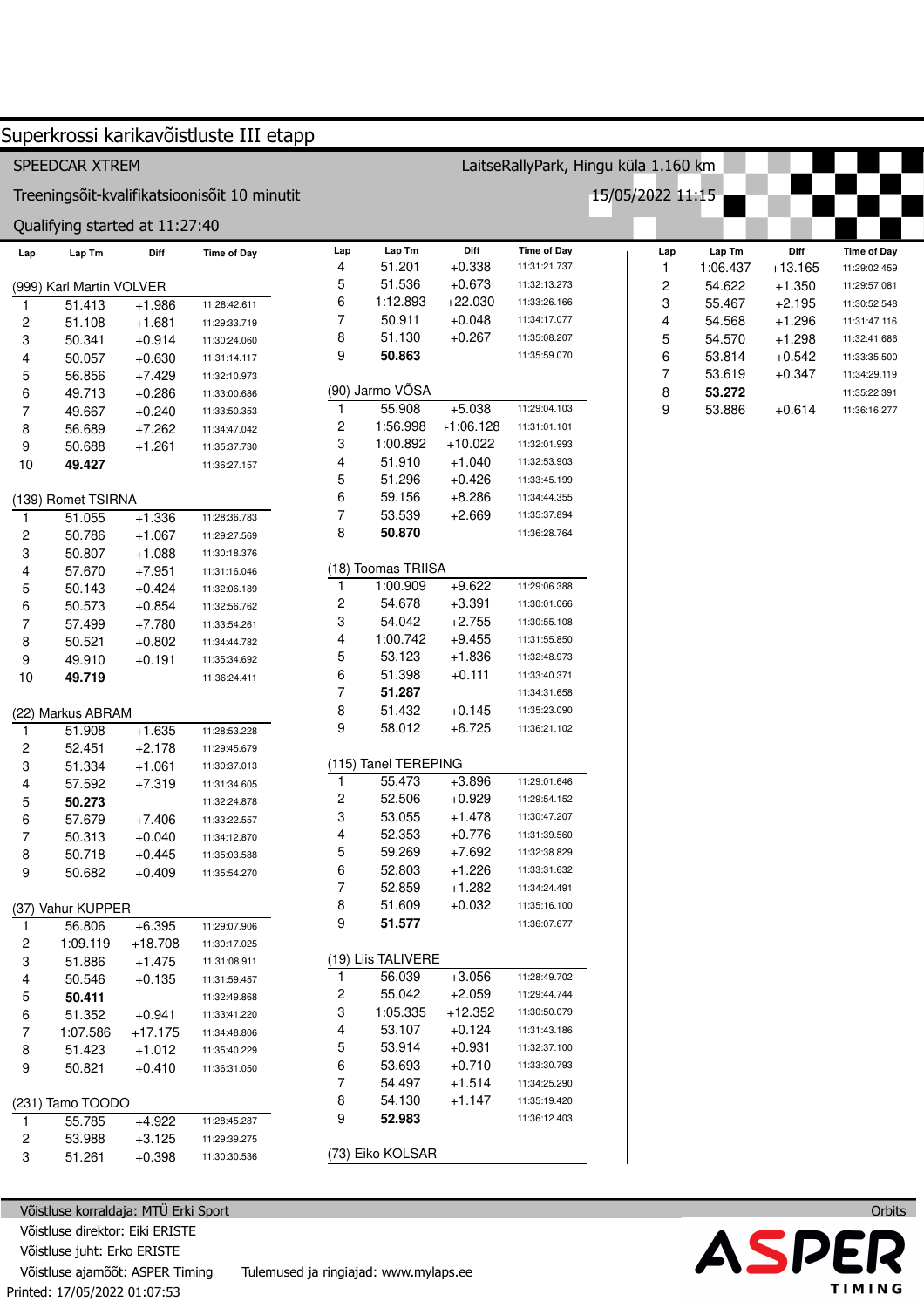|                         |                       | Superkrossi karikavõistluste III etapp |      |             |       |                                      |                |                |                  | <b>Sorted on Laps</b> |        |
|-------------------------|-----------------------|----------------------------------------|------|-------------|-------|--------------------------------------|----------------|----------------|------------------|-----------------------|--------|
|                         | <b>SPEEDCAR XTREM</b> |                                        |      |             |       | LaitseRallyPark, Hingu küla 1.160 km |                |                |                  |                       |        |
|                         |                       | 1. võistlussõit - 5 ringi              |      |             |       |                                      |                |                | 15/05/2022 13:05 |                       |        |
|                         |                       | Race (5 Laps) started at 14:00:43      |      |             |       |                                      |                |                |                  |                       |        |
| Pos                     | No.                   | Name                                   | Laps | <b>Diff</b> | Gap   | <b>Best Tm</b>                       |                | In Lap at/Stat | <b>Entrant</b>   | Model                 | Points |
| 1                       | 999                   | <b>Karl Martin VOLVER</b>              | 5    |             |       | 49.153                               | 3              | <b>EST</b>     | Pace Motorsport  | LifeLive TN5          | 1      |
| $\overline{\mathbf{2}}$ | 22                    | <b>Markus ABRAM</b>                    | 5    | 4.288       | 4.288 | 49.368                               | $\overline{4}$ | <b>EST</b>     | Pace Motorsport  | LifeLive TN5          | 2      |
| 3                       | 37                    | <b>Vahur KUPPER</b>                    | 5    | 5.989       | 1.701 | 49.806                               | 3              |                |                  |                       | 3      |
| 4                       | 231                   | <b>Tamo TOODO</b>                      | 5    | 8.766       | 2.777 | 49.882                               | 5              | <b>EST</b>     | RedMoto          | SppedCar Wonder       | 4      |
| 5                       | 90                    | Jarmo VÕSA                             | 5    | 11.216      | 2.450 | 51.095                               | 3              | <b>EST</b>     | Pace Motorsport  | LifeLive TN5          | 5      |
| 6                       | 115                   | <b>Tanel TEREPING</b>                  | 5    | 12.933      | 1.717 | 50.285                               | 3              | <b>EST</b>     | Pace Motorsport  | LifeLive TN5          | 6      |
| 7                       | 139                   | <b>Romet TSIRNA</b>                    | 5    | 13.188      | 0.255 | 50.494                               | 3              | <b>EST</b>     | Pace Motorsport  | LifeLive TN5          | 7      |
| 8                       | 19                    | <b>Liis TALIVERE</b>                   | 5    | 16.582      | 3.394 | 51.081                               | 5              |                | Reinsalu Sport   |                       | 8      |
| 9                       | 18                    | <b>Toomas TRIISA</b>                   | 5    | 23.506      | 6.924 | 51.750                               | 5              |                |                  | SpeedCar Wonder       | 9      |
| 10                      | 70                    | <b>Lukas ORAV</b>                      | 5    | 25.543      | 2.037 | 53.157                               | $\overline{a}$ |                |                  |                       | 10     |
| 11                      | 73                    | <b>Eiko KOLSAR</b>                     | 5    | 26.012      | 0.469 | 52.496                               | 3              | <b>EST</b>     | Pace Motorsport  | LifeLive TN5          | 11     |

| <b>Margin of Victory</b>             | Avg. Speed | <b>Best Lap Tm</b>                    | <b>Best Speed</b> | Best Lap by              |
|--------------------------------------|------------|---------------------------------------|-------------------|--------------------------|
| 4.288                                | 82.145     | 49.153                                | 84.959            | 999 - Karl Martin VOLVER |
|                                      |            |                                       |                   |                          |
| Võistluse korraldaja: MTÜ Erki Sport |            |                                       |                   | <b>Orbits</b>            |
| Võistluse direktor: Eiki ERISTE      |            |                                       |                   |                          |
| Võistluse juht: Erko ERISTE          |            |                                       |                   | ASPER                    |
| Võistluse ajamõõt: ASPER Timing      |            | Tulemused ja ringiajad: www.mylaps.ee |                   |                          |
| Printed: 17/05/2022 01:07:59         |            |                                       |                   | TIMING                   |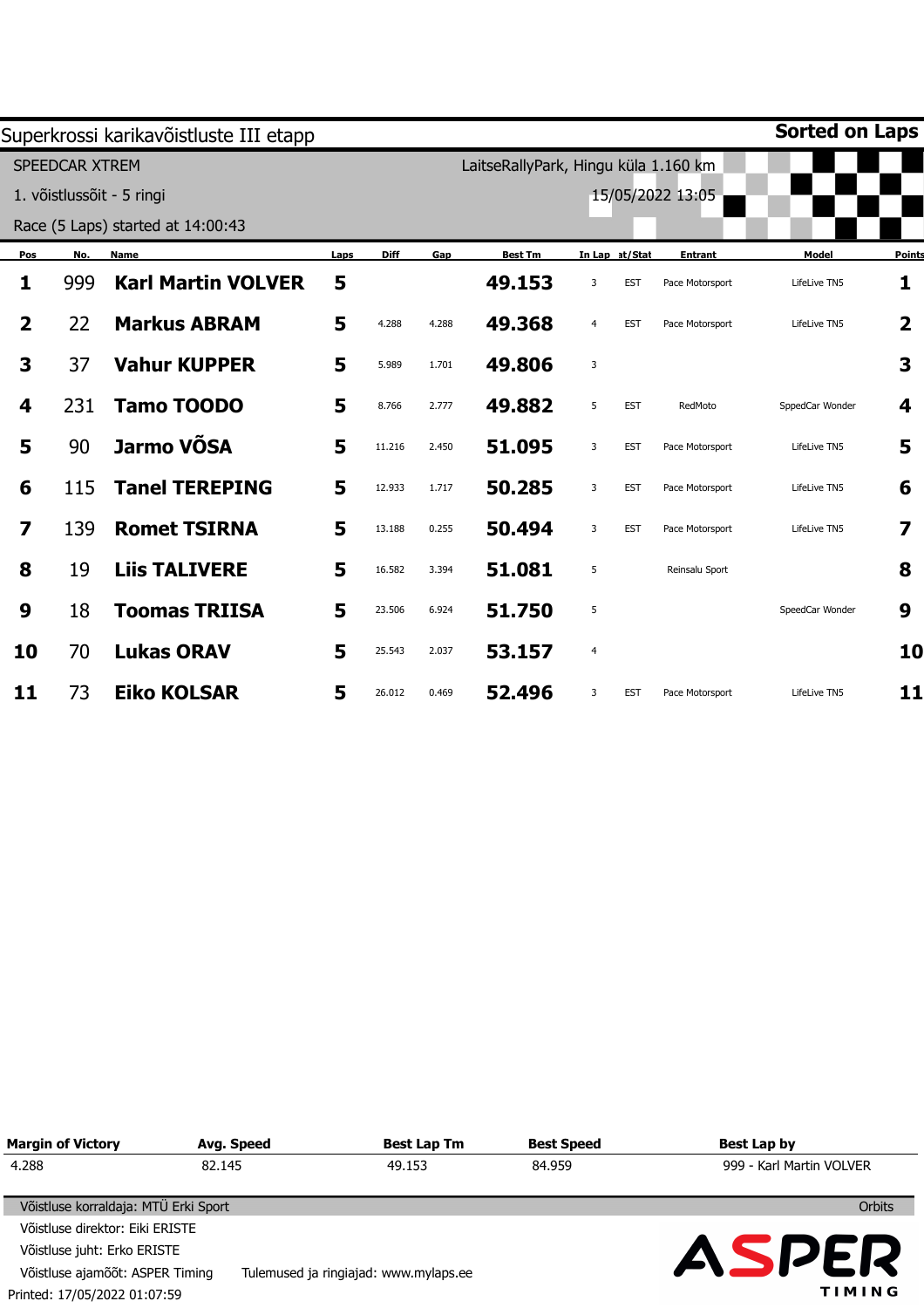|              |                                   |          | Superkrossi karikavõistluste III etapp |              |                           |                      |                                      |                  |        |      |                    |
|--------------|-----------------------------------|----------|----------------------------------------|--------------|---------------------------|----------------------|--------------------------------------|------------------|--------|------|--------------------|
|              | SPEEDCAR XTREM                    |          |                                        |              |                           |                      | LaitseRallyPark, Hingu küla 1.160 km |                  |        |      |                    |
|              | 1. võistlussõit - 5 ringi         |          |                                        |              |                           |                      |                                      | 15/05/2022 13:05 |        |      |                    |
|              | Race (5 Laps) started at 14:00:43 |          |                                        |              |                           |                      |                                      |                  |        |      |                    |
| Lap          | Lap Tm                            | Diff     | <b>Time of Day</b>                     | Lap          | Lap Tm                    | Diff                 | <b>Time of Day</b>                   | Lap              | Lap Tm | Diff | <b>Time of Day</b> |
|              |                                   |          |                                        | $\mathbf{1}$ | 54.152                    | $+3.071$             | 14:01:38.183                         |                  |        |      |                    |
|              | (999) Karl Martin VOLVER          |          |                                        | 2            | 51.840                    | $+0.759$             | 14:02:30.023                         |                  |        |      |                    |
|              | 49.654                            | $+0.501$ | 14:01:33.120                           | 3            | 1:01.250                  | $+10.169$            | 14:03:31.273                         |                  |        |      |                    |
| 2            | 49.317                            | $+0.164$ | 14:02:22.437                           | 4            | 51.880                    | $+0.799$             | 14:04:23.153                         |                  |        |      |                    |
| 3            | 49.153                            |          | 14:03:11.590                           | 5            | 51.081                    |                      | 14:05:14.234                         |                  |        |      |                    |
| 4            | 49.654                            | $+0.501$ | 14:04:01.244                           |              |                           |                      |                                      |                  |        |      |                    |
| 5            | 56.408                            | $+7.255$ | 14:04:57.652                           |              | (18) Toomas TRIISA        |                      |                                      |                  |        |      |                    |
|              |                                   |          |                                        | $\mathbf{1}$ | 55.780                    | $+4.030$             | 14:01:39.842                         |                  |        |      |                    |
|              | (22) Markus ABRAM                 |          |                                        | 2            | 59.703                    | $+7.953$             | 14:02:39.545                         |                  |        |      |                    |
| 1            | 57.852                            | $+8.484$ | 14:01:41.396                           | 3            | 51.908                    | $+0.158$             | 14:03:31.453                         |                  |        |      |                    |
| 2            | 51.810                            | $+2.442$ | 14:02:33.206                           | 4            | 57.955                    | $+6.205$             | 14:04:29.408                         |                  |        |      |                    |
| 3            | 49.479                            | $+0.111$ | 14:03:22.685                           | 5            | 51.750                    |                      | 14:05:21.158                         |                  |        |      |                    |
| 4            | 49.368                            |          | 14:04:12.053                           |              |                           |                      |                                      |                  |        |      |                    |
| 5            | 49.887                            | $+0.519$ | 14:05:01.940                           |              | (70) Lukas ORAV<br>56.196 |                      | 14:01:40.924                         |                  |        |      |                    |
|              |                                   |          |                                        | $\mathbf{1}$ | 54.070                    | $+3.039$<br>$+0.913$ | 14:02:34.994                         |                  |        |      |                    |
|              | (37) Vahur KUPPER                 |          |                                        | 2<br>3       | 59.942                    | $+6.785$             | 14:03:34.936                         |                  |        |      |                    |
| $\mathbf{1}$ | 51.681                            | $+1.875$ | 14:01:35.406                           | 4            | 53.157                    |                      | 14:04:28.093                         |                  |        |      |                    |
| 2            | 50.468                            | $+0.662$ | 14:02:25.874                           | 5            | 55.102                    | $+1.945$             | 14:05:23.195                         |                  |        |      |                    |
| 3            | 49.806                            |          | 14:03:15.680                           |              |                           |                      |                                      |                  |        |      |                    |
| 4            | 57.717                            | $+7.911$ | 14:04:13.397                           |              | (73) Eiko KOLSAR          |                      |                                      |                  |        |      |                    |
| 5            | 50.244                            | $+0.438$ | 14:05:03.641                           | $\mathbf{1}$ | 57.597                    | $+5.101$             | 14:01:42.225                         |                  |        |      |                    |
|              | (231) Tamo TOODO                  |          |                                        | 2            | 59.641                    | $+7.145$             | 14:02:41.866                         |                  |        |      |                    |
| 1            | 59.605                            | $+9.723$ | 14:01:43.338                           | 3            | 52.496                    |                      | 14:03:34.362                         |                  |        |      |                    |
| 2            | 52.270                            | $+2.388$ | 14:02:35.608                           | 4            | 55.858                    | $+3.362$             | 14:04:30.220                         |                  |        |      |                    |
| 3            | 49.916                            | $+0.034$ | 14:03:25.524                           | 5            | 53.444                    | $+0.948$             | 14:05:23.664                         |                  |        |      |                    |
| 4            | 51.012                            | $+1.130$ | 14:04:16.536                           |              |                           |                      |                                      |                  |        |      |                    |
| 5            | 49.882                            |          | 14:05:06.418                           |              |                           |                      |                                      |                  |        |      |                    |
|              |                                   |          |                                        |              |                           |                      |                                      |                  |        |      |                    |
|              | (90) Jarmo VÕSA                   |          |                                        |              |                           |                      |                                      |                  |        |      |                    |
| -1           | 52.706                            | $+1.611$ | 14:01:36.676                           |              |                           |                      |                                      |                  |        |      |                    |
| 2            | 51.160                            | $+0.065$ | 14:02:27.836                           |              |                           |                      |                                      |                  |        |      |                    |
| 3            | 51.095                            |          | 14:03:18.931                           |              |                           |                      |                                      |                  |        |      |                    |
| 4            | 58.759                            | $+7.664$ | 14:04:17.690                           |              |                           |                      |                                      |                  |        |      |                    |
| 5            | 51.178                            | $+0.083$ | 14:05:08.868                           |              |                           |                      |                                      |                  |        |      |                    |
|              | (115) Tanel TEREPING              |          |                                        |              |                           |                      |                                      |                  |        |      |                    |
| 1.           | 1:00.130                          | $+9.845$ | 14:01:44.323                           |              |                           |                      |                                      |                  |        |      |                    |
| 2            | 52.417                            | $+2.132$ | 14:02:36.740                           |              |                           |                      |                                      |                  |        |      |                    |
| 3            | 50.285                            |          | 14:03:27.025                           |              |                           |                      |                                      |                  |        |      |                    |
| 4            | 51.595                            | $+1.310$ | 14:04:18.620                           |              |                           |                      |                                      |                  |        |      |                    |
| 5            | 51.965                            | $+1.680$ | 14:05:10.585                           |              |                           |                      |                                      |                  |        |      |                    |
|              | (139) Romet TSIRNA                |          |                                        |              |                           |                      |                                      |                  |        |      |                    |
|              | 55.602                            | $+5.108$ | 14:01:39.155                           |              |                           |                      |                                      |                  |        |      |                    |
| 2            | 58.208                            | $+7.714$ | 14:02:37.363                           |              |                           |                      |                                      |                  |        |      |                    |
| 3            | 50.494                            |          | 14:03:27.857                           |              |                           |                      |                                      |                  |        |      |                    |
| 4            | 51.136                            | $+0.642$ | 14:04:18.993                           |              |                           |                      |                                      |                  |        |      |                    |
| 5            | 51.847                            | $+1.353$ | 14:05:10.840                           |              |                           |                      |                                      |                  |        |      |                    |
|              | (19) Liis TALIVERE                |          |                                        |              |                           |                      |                                      |                  |        |      |                    |

Printed: 17/05/2022 01:08:04 Võistluse korraldaja: MTÜ Erki Sport Võistluse direktor: Eiki ERISTE Võistluse juht: Erko ERISTE Võistluse ajamõõt: ASPER Timing Tulemused ja ringiajad: www.mylaps.ee

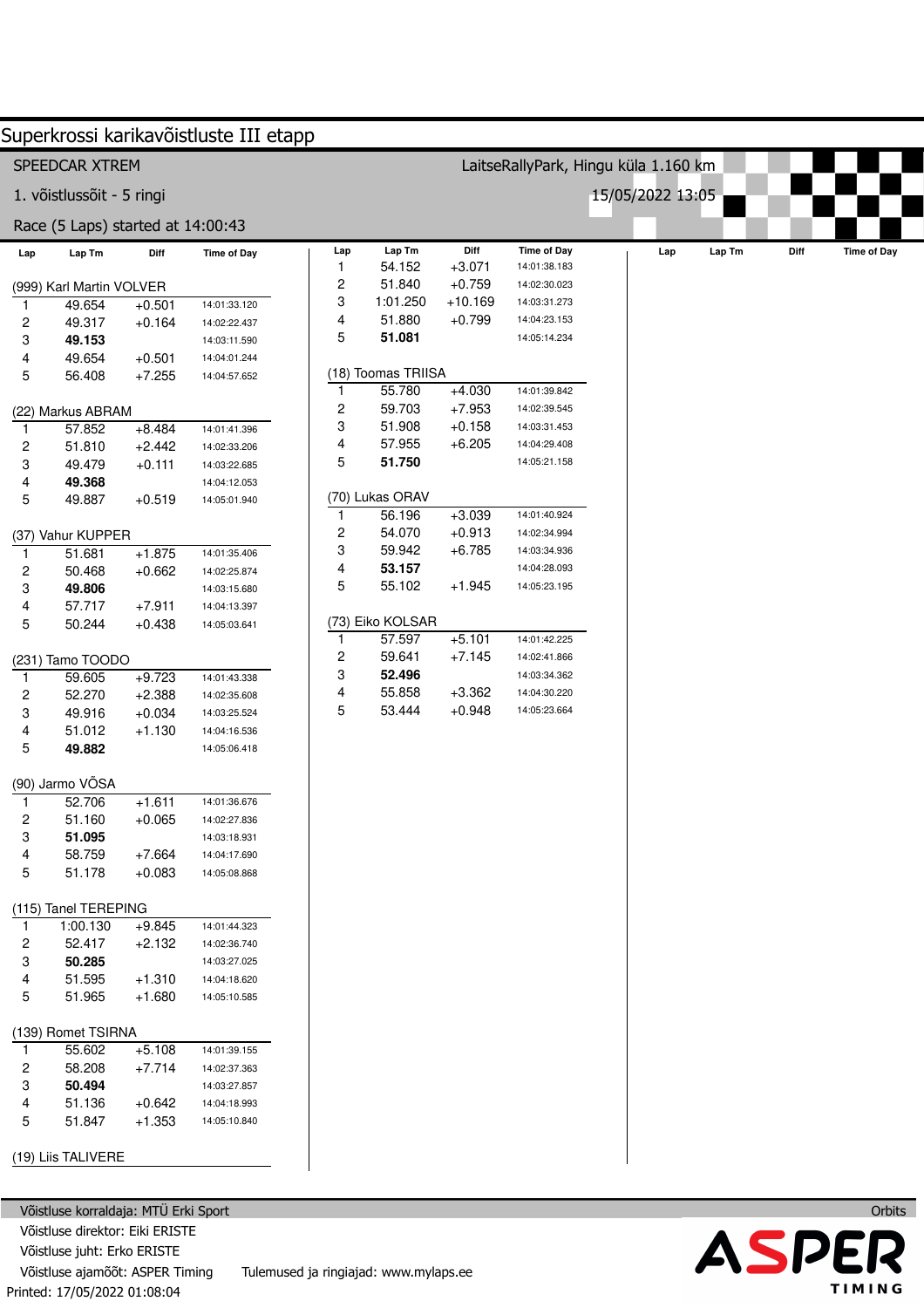|                         |                | Superkrossi karikavõistluste III etapp |      |             |       |                                      |                         |                |                  | Sorted on Laps  |               |
|-------------------------|----------------|----------------------------------------|------|-------------|-------|--------------------------------------|-------------------------|----------------|------------------|-----------------|---------------|
|                         | SPEEDCAR XTREM |                                        |      |             |       | LaitseRallyPark, Hingu küla 1.160 km |                         |                |                  |                 |               |
|                         |                | 2. võistlussõit - 5 ringi              |      |             |       |                                      |                         |                | 15/05/2022 14:55 |                 |               |
|                         |                | Race (5 Laps) started at 16:05:16      |      |             |       |                                      |                         |                |                  |                 |               |
| Pos                     | No.            | Name                                   | Laps | <b>Diff</b> | Gap   | <b>Best Tm</b>                       |                         | In Lap at/Stat | <b>Entrant</b>   | Model           | <b>Points</b> |
| 1                       | 999            | <b>Karl Martin VOLVER</b>              | 5    |             |       | 48.958                               | 3                       | <b>EST</b>     | Pace Motorsport  | LifeLive TN5    | 1             |
| $\overline{\mathbf{2}}$ | 139            | <b>Romet TSIRNA</b>                    | 5    | 2.052       | 2.052 | 49.120                               | 3                       | <b>EST</b>     | Pace Motorsport  | LifeLive TN5    | 2             |
| 3                       | 22             | <b>Markus ABRAM</b>                    | 5    | 5.559       | 3.507 | 49.089                               | 5                       | <b>EST</b>     | Pace Motorsport  | LifeLive TN5    | 3             |
| 4                       | 231            | <b>Tamo TOODO</b>                      | 5    | 6.493       | 0.934 | 49.457                               | $\overline{4}$          | <b>EST</b>     | RedMoto          | SppedCar Wonder | 4             |
| 5                       | 90             | Jarmo VÕSA                             | 5    | 10.541      | 4.048 | 51.002                               | 5                       | <b>EST</b>     | Pace Motorsport  | LifeLive TN5    | 5             |
| 6                       | 115            | <b>Tanel TEREPING</b>                  | 5    | 11.559      | 1.018 | 50.657                               | 3                       | <b>EST</b>     | Pace Motorsport  | LifeLive TN5    | 6             |
| 7                       | 37             | <b>Vahur KUPPER</b>                    | 5    | 12.044      | 0.485 | 50.712                               | $\overline{4}$          |                |                  |                 |               |
| 8                       | 19             | <b>Liis TALIVERE</b>                   | 4    | 1 Lap       | 1 Lap | 50.803                               | 4                       |                | Reinsalu Sport   |                 | 8             |
| 9                       | 70             | <b>Lukas ORAV</b>                      | 4    | 1 Lap       | 1.886 | 52.516                               | $\overline{\mathbf{4}}$ |                |                  |                 | 9             |
| 10                      | 73             | <b>Eiko KOLSAR</b>                     | 4    | 1 Lap       | 2.310 | 52.595                               | 3                       | <b>EST</b>     | Pace Motorsport  | LifeLive TN5    | 10            |
| 11                      | 18             | <b>Toomas TRIISA</b>                   | 3    | 2 Laps      | 1 Lap | 50.662                               | 3                       |                |                  | SpeedCar Wonder | 11            |

| <b>Margin of Victory</b>             | Avg. Speed | <b>Best Lap Tm</b>                    | <b>Best Speed</b> | Best Lap by              |
|--------------------------------------|------------|---------------------------------------|-------------------|--------------------------|
| 2.052                                | 82.359     | 48.958                                | 85.298            | 999 - Karl Martin VOLVER |
| Võistluse korraldaja: MTÜ Erki Sport |            |                                       |                   | Orbits                   |
| Võistluse direktor: Eiki ERISTE      |            |                                       |                   |                          |
| Võistluse juht: Erko ERISTE          |            |                                       |                   | <b>ASPER</b>             |
| Võistluse ajamõõt: ASPER Timing      |            | Tulemused ja ringiajad: www.mylaps.ee |                   |                          |
| Printed: 17/05/2022 01:08:11         |            |                                       |                   | TIMING                   |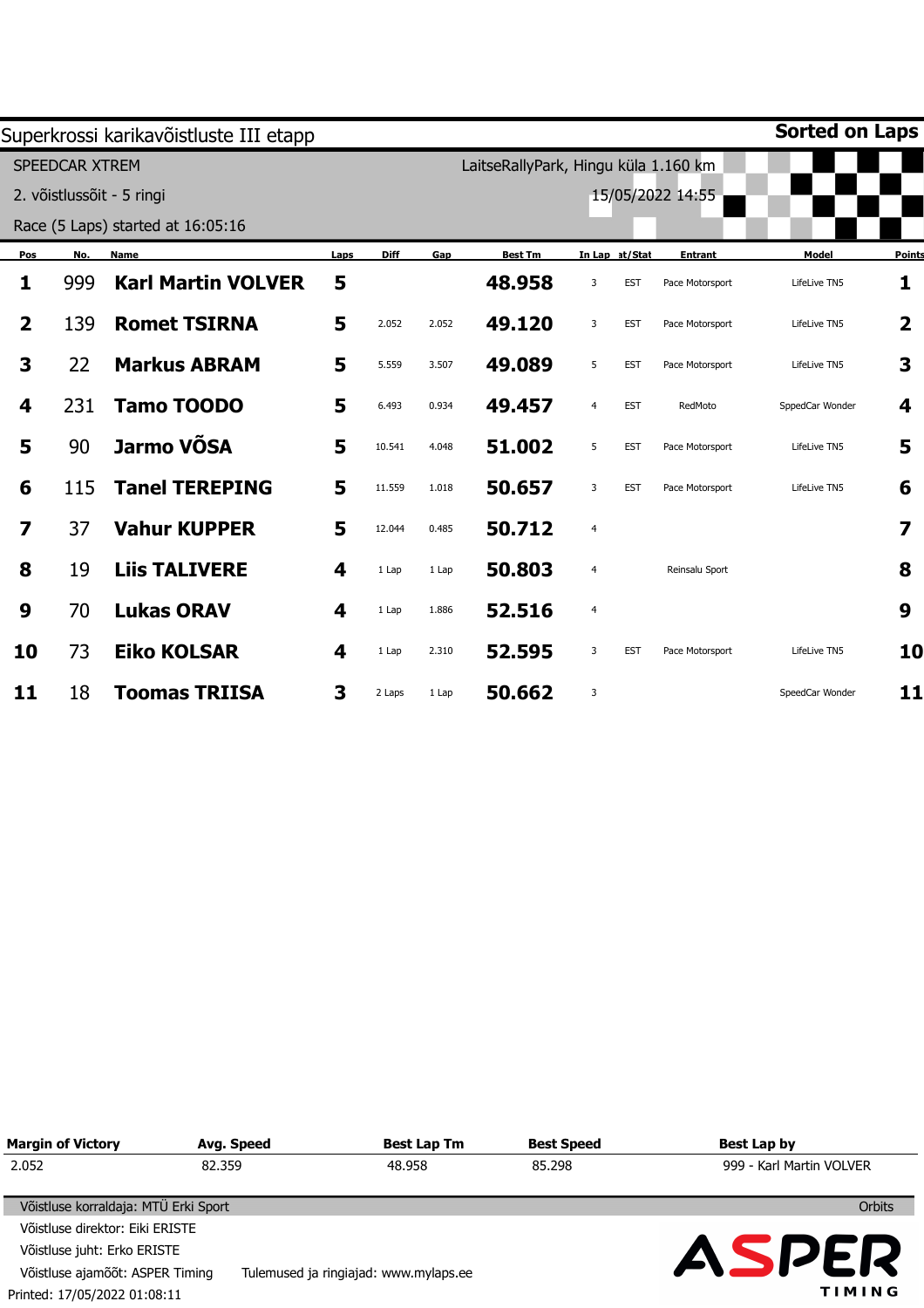|              |                                   |           | Superkrossi karikavõistluste III etapp |                         |                    |                   |                                      |                  |        |      |                    |
|--------------|-----------------------------------|-----------|----------------------------------------|-------------------------|--------------------|-------------------|--------------------------------------|------------------|--------|------|--------------------|
|              | SPEEDCAR XTREM                    |           |                                        |                         |                    |                   | LaitseRallyPark, Hingu küla 1.160 km |                  |        |      |                    |
|              | 2. võistlussõit - 5 ringi         |           |                                        |                         |                    |                   |                                      | 15/05/2022 14:55 |        |      |                    |
|              | Race (5 Laps) started at 16:05:16 |           |                                        |                         |                    |                   |                                      |                  |        |      |                    |
| Lap          | Lap Tm                            | Diff      | <b>Time of Day</b>                     | Lap<br>1                | Lap Tm<br>1:01.906 | Diff<br>$+11.103$ | <b>Time of Day</b><br>16:06:18.787   | Lap              | Lap Tm | Diff | <b>Time of Day</b> |
|              | (999) Karl Martin VOLVER          |           |                                        | 2                       | 51.072             | $+0.269$          | 16:07:09.859                         |                  |        |      |                    |
| 1.           | 49.264                            | $+0.306$  | 16:06:05.373                           | 3                       | 54.363             | $+3.560$          | 16:08:04.222                         |                  |        |      |                    |
| 2            | 49.288                            | $+0.330$  | 16:06:54.661                           | 4                       | 50.803             |                   | 16:08:55.025                         |                  |        |      |                    |
| 3            | 48.958                            |           | 16:07:43.619                           |                         |                    |                   |                                      |                  |        |      |                    |
| 4            | 56.607                            | $+7.649$  | 16:08:40.226                           |                         | (70) Lukas ORAV    |                   |                                      |                  |        |      |                    |
| 5            | 49.406                            | $+0.448$  | 16:09:29.632                           | 1                       | 54.234             | $+1.718$          | 16:06:11.341                         |                  |        |      |                    |
|              |                                   |           |                                        | $\overline{\mathbf{c}}$ | 1:00.089           | $+7.573$          | 16:07:11.430                         |                  |        |      |                    |
|              | (139) Romet TSIRNA                |           |                                        | 3                       | 52.965             | $+0.449$          | 16:08:04.395                         |                  |        |      |                    |
| 1            | 51.031                            | $+1.911$  | 16:06:07.801                           | 4                       | 52.516             |                   | 16:08:56.911                         |                  |        |      |                    |
| 2            | 49.539                            | $+0.419$  | 16:06:57.340                           |                         |                    |                   |                                      |                  |        |      |                    |
| 3            | 49.120                            |           | 16:07:46.460                           |                         | (73) Eiko KOLSAR   |                   |                                      |                  |        |      |                    |
| 4            | 49.327                            | $+0.207$  | 16:08:35.787                           | 1                       | 1:01.019           | $+8.424$          | 16:06:18.261                         |                  |        |      |                    |
| 5            | 55.897                            | $+6.777$  | 16:09:31.684                           | 2                       | 54.333             | $+1.738$          | 16:07:12.594                         |                  |        |      |                    |
|              |                                   |           |                                        | 3                       | 52.595             |                   | 16:08:05.189                         |                  |        |      |                    |
|              | (22) Markus ABRAM                 |           |                                        | 4                       | 54.032             | $+1.437$          | 16:08:59.221                         |                  |        |      |                    |
| $\mathbf{1}$ | 52.768                            | $+3.679$  | 16:06:09.388                           |                         |                    |                   |                                      |                  |        |      |                    |
| 2            | 57.553                            | $+8.464$  | 16:07:06.941                           |                         | (18) Toomas TRIISA |                   |                                      |                  |        |      |                    |
| 3            | 49.822                            | $+0.733$  | 16:07:56.763                           | 1                       | 51.852             | $+1.190$          | 16:07:14.167                         |                  |        |      |                    |
| 4            | 49.339                            | $+0.250$  | 16:08:46.102                           | $\overline{\mathbf{c}}$ | 57.481             | $+6.819$          | 16:08:11.648                         |                  |        |      |                    |
| 5            | 49.089                            |           | 16:09:35.191                           | 3                       | 50.662             |                   | 16:09:02.310                         |                  |        |      |                    |
|              |                                   |           |                                        |                         |                    |                   |                                      |                  |        |      |                    |
|              | (231) Tamo TOODO                  |           |                                        |                         |                    |                   |                                      |                  |        |      |                    |
| 1            | 52.492                            | $+3.035$  | 16:06:08.673                           |                         |                    |                   |                                      |                  |        |      |                    |
| 2            | 50.850                            | $+1.393$  | 16:06:59.523                           |                         |                    |                   |                                      |                  |        |      |                    |
| 3            | 50.345                            | $+0.888$  | 16:07:49.868                           |                         |                    |                   |                                      |                  |        |      |                    |
| 4            | 49.457                            |           | 16:08:39.325                           |                         |                    |                   |                                      |                  |        |      |                    |
| 5            | 56.800                            | $+7.343$  | 16:09:36.125                           |                         |                    |                   |                                      |                  |        |      |                    |
|              |                                   |           |                                        |                         |                    |                   |                                      |                  |        |      |                    |
|              | (90) Jarmo VÕSA                   |           |                                        |                         |                    |                   |                                      |                  |        |      |                    |
| $\mathbf{1}$ | 52.545                            | $+1.543$  | 16:06:09.021                           |                         |                    |                   |                                      |                  |        |      |                    |
| 2            | 51.289                            | $+0.287$  | 16:07:00.310                           |                         |                    |                   |                                      |                  |        |      |                    |
| 3            | 57.671                            | $+6.669$  | 16:07:57.981                           |                         |                    |                   |                                      |                  |        |      |                    |
| 4            | 51.190                            | $+0.188$  | 16:08:49.171                           |                         |                    |                   |                                      |                  |        |      |                    |
| 5            | 51.002                            |           | 16:09:40.173                           |                         |                    |                   |                                      |                  |        |      |                    |
|              |                                   |           |                                        |                         |                    |                   |                                      |                  |        |      |                    |
|              | (115) Tanel TEREPING              |           |                                        |                         |                    |                   |                                      |                  |        |      |                    |
| 1            | 59.447                            | $+8.790$  | 16:06:16.195                           |                         |                    |                   |                                      |                  |        |      |                    |
| 2            | 51.843                            | $+1.186$  | 16:07:08.038                           |                         |                    |                   |                                      |                  |        |      |                    |
| 3            | 50.657                            |           | 16:07:58.695                           |                         |                    |                   |                                      |                  |        |      |                    |
| 4            | 51.228                            | $+0.571$  | 16:08:49.923                           |                         |                    |                   |                                      |                  |        |      |                    |
| 5            | 51.268                            | $+0.611$  | 16:09:41.191                           |                         |                    |                   |                                      |                  |        |      |                    |
|              |                                   |           |                                        |                         |                    |                   |                                      |                  |        |      |                    |
|              | (37) Vahur KUPPER                 |           |                                        |                         |                    |                   |                                      |                  |        |      |                    |
| 1            | 1:01.259                          | $+10.547$ | 16:06:17.488                           |                         |                    |                   |                                      |                  |        |      |                    |
| 2            | 50.788                            | $+0.076$  | 16:07:08.276                           |                         |                    |                   |                                      |                  |        |      |                    |
| 3            | 51.517                            | $+0.805$  | 16:07:59.793                           |                         |                    |                   |                                      |                  |        |      |                    |
| 4            | 50.712                            |           | 16:08:50.505                           |                         |                    |                   |                                      |                  |        |      |                    |
| 5            | 51.171                            | $+0.459$  | 16:09:41.676                           |                         |                    |                   |                                      |                  |        |      |                    |
|              | (19) Liis TALIVERE                |           |                                        |                         |                    |                   |                                      |                  |        |      |                    |
|              |                                   |           |                                        |                         |                    |                   |                                      |                  |        |      |                    |

Printed: 17/05/2022 01:08:16 Võistluse korraldaja: MTÜ Erki Sport Võistluse direktor: Eiki ERISTE Võistluse juht: Erko ERISTE Võistluse ajamõõt: ASPER Timing Tulemused ja ringiajad: www.mylaps.ee

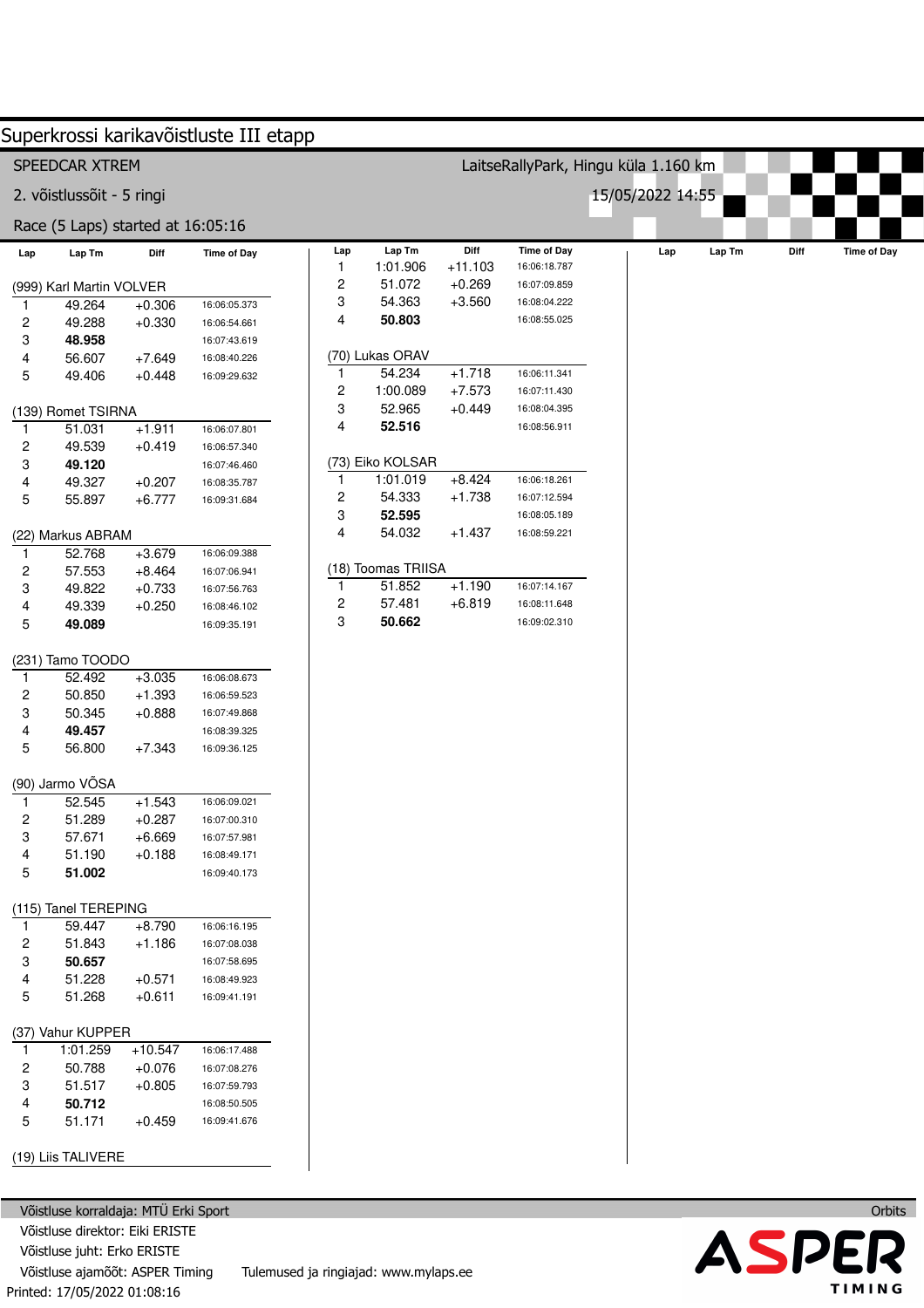|                         |                       | Superkrossi karikavõistluste III etapp |                        |                                      |                         |                         |                         |
|-------------------------|-----------------------|----------------------------------------|------------------------|--------------------------------------|-------------------------|-------------------------|-------------------------|
|                         | <b>SPEEDCAR XTREM</b> |                                        |                        | LaitseRallyPark, Hingu küla 1.160 km |                         |                         |                         |
|                         |                       | 1 + 2 võistlussõidu kokkuvõte          |                        |                                      |                         |                         |                         |
|                         |                       |                                        |                        |                                      |                         |                         |                         |
| Pos                     | No.                   | <b>Name</b>                            | <b>Entrant</b>         | Model                                | R1.                     | R2.                     | <b>Total points</b>     |
| 1                       | 999                   | <b>Karl Martin VOLVER</b>              | <b>Pace Motorsport</b> | <b>LifeLive TN5</b>                  | $\mathbf{1}$            | 1                       | $\overline{\mathbf{2}}$ |
| $\overline{\mathbf{2}}$ | 22                    | <b>Markus ABRAM</b>                    | <b>Pace Motorsport</b> | <b>LifeLive TN5</b>                  | $\overline{\mathbf{2}}$ | $\overline{\mathbf{3}}$ | 5                       |
| 3                       | 231                   | <b>Tamo TOODO</b>                      | <b>RedMoto</b>         | <b>SppedCar Wonder</b>               | 4                       | 4                       | 8                       |
| 4                       | 139                   | <b>Romet TSIRNA</b>                    | <b>Pace Motorsport</b> | <b>LifeLive TN5</b>                  | $\overline{\mathbf{z}}$ | $\overline{2}$          | 9                       |
| 5                       | 90                    | Jarmo VÕSA                             | <b>Pace Motorsport</b> | <b>LifeLive TN5</b>                  | 5                       | 5                       | 10                      |
| 6                       | 37                    | <b>Vahur KUPPER</b>                    |                        |                                      | 3                       | $\overline{\mathbf{z}}$ | 10                      |
| $\overline{\mathbf{z}}$ | 115                   | <b>Tanel TEREPING</b>                  | <b>Pace Motorsport</b> | <b>LifeLive TN5</b>                  | 6                       | 6                       | 12                      |
| 8                       | 19                    | <b>Liis TALIVERE</b>                   | <b>Reinsalu Sport</b>  |                                      | 8                       | 8                       | 16                      |
| $\boldsymbol{9}$        | 70                    | <b>Lukas ORAV</b>                      |                        |                                      | 10                      | 9                       | 19                      |
| 10                      | 18                    | <b>Toomas TRIISA</b>                   |                        | <b>SpeedCar Wonder</b>               | 9                       | 11                      | 20                      |
| 11                      | 73                    | <b>Eiko KOLSAR</b>                     | <b>Pace Motorsport</b> | <b>LifeLive TN5</b>                  | 11                      | 10                      | 21                      |

**Orbits**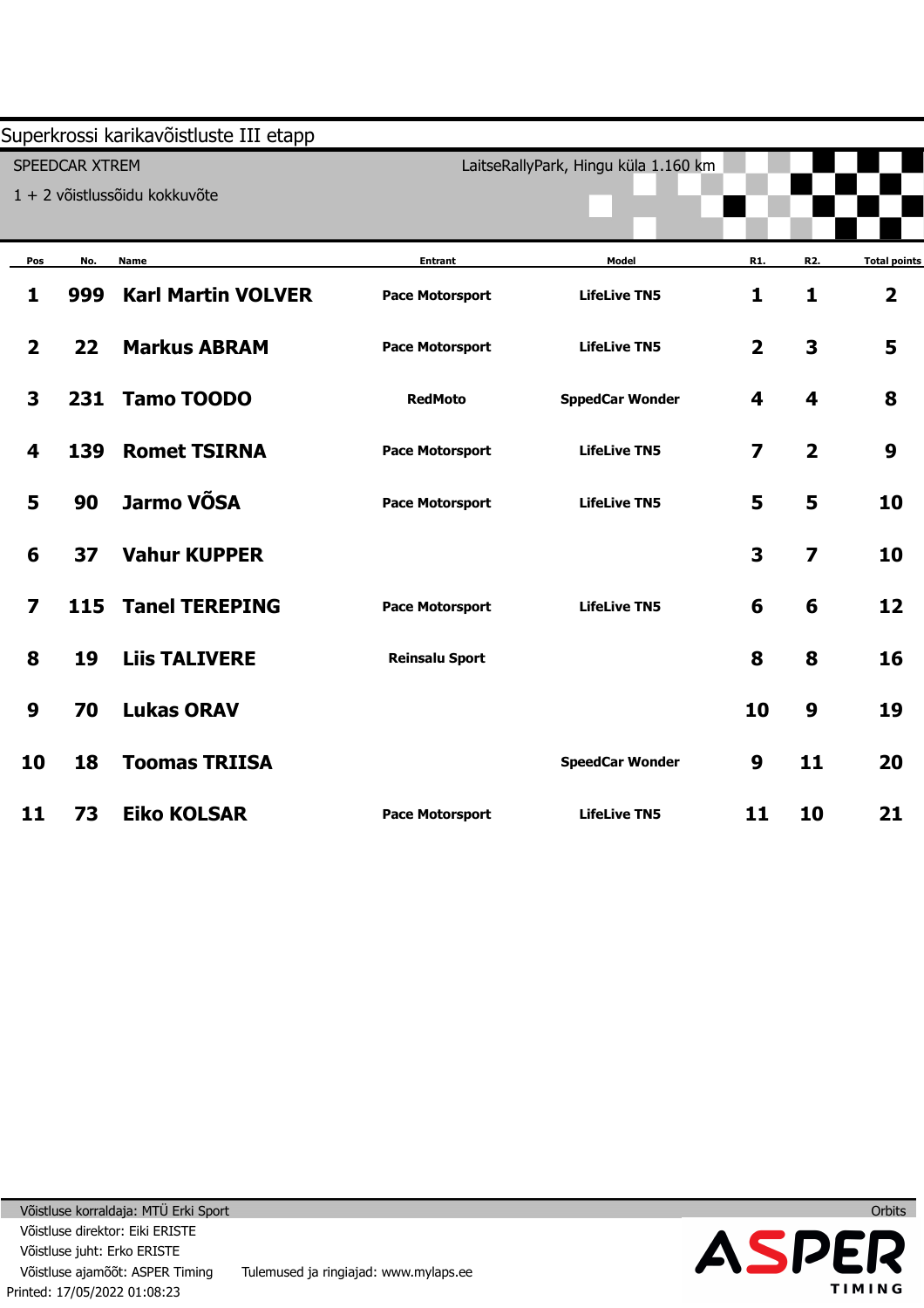|     |                           |                                                                                                                                            |             |        |                |                  |            |                 | <b>Sorted on Laps</b>                                    |               |
|-----|---------------------------|--------------------------------------------------------------------------------------------------------------------------------------------|-------------|--------|----------------|------------------|------------|-----------------|----------------------------------------------------------|---------------|
|     |                           |                                                                                                                                            |             |        |                |                  |            |                 |                                                          |               |
|     |                           |                                                                                                                                            |             |        |                |                  |            |                 |                                                          |               |
|     |                           |                                                                                                                                            |             |        |                |                  |            |                 |                                                          |               |
| No. | <b>Name</b>               | Laps                                                                                                                                       | <b>Diff</b> | Gap    | <b>Best Tm</b> |                  |            | <b>Entrant</b>  | Model                                                    | <b>Points</b> |
| 999 | <b>Karl Martin VOLVER</b> | $\overline{\mathbf{z}}$                                                                                                                    |             |        | 48.871         | 4                | <b>EST</b> | Pace Motorsport | LifeLive TN5                                             | 21            |
| 139 | <b>Romet TSIRNA</b>       | $\overline{\mathbf{z}}$                                                                                                                    | 0.622       | 0.622  | 48.598         | $\overline{4}$   | <b>EST</b> | Pace Motorsport | LifeLive TN5                                             | 17            |
| 90  | Jarmo VÕSA                | 7                                                                                                                                          | 6.429       | 5.807  | 49.350         | 5                | <b>EST</b> | Pace Motorsport | LifeLive TN5                                             | 15            |
| 37  | <b>Vahur KUPPER</b>       | 7                                                                                                                                          | 9.730       | 3.301  | 49.820         | $\boldsymbol{6}$ |            |                 |                                                          | 14            |
| 231 | <b>Tamo TOODO</b>         | 7                                                                                                                                          | 11.305      | 1.575  | 50.068         | 5                | <b>EST</b> | RedMoto         | SppedCar Wonder                                          | 13            |
| 19  | <b>Liis TALIVERE</b>      | 7                                                                                                                                          | 15.473      | 4.168  | 50.418         | 6                |            | Reinsalu Sport  |                                                          | 12            |
| 115 | <b>Tanel TEREPING</b>     | 7                                                                                                                                          | 17.618      | 2.145  | 50.736         | $\overline{4}$   | <b>EST</b> | Pace Motorsport | LifeLive TN5                                             | 11            |
| 70  | <b>Lukas ORAV</b>         | 7                                                                                                                                          | 21.849      | 4.231  | 50.650         | 5                |            |                 |                                                          | 10            |
| 73  | <b>Eiko KOLSAR</b>        | 7                                                                                                                                          | 33.527      | 11.678 | 53.252         | $\overline{7}$   | <b>EST</b> | Pace Motorsport | LifeLive TN5                                             | 9             |
|     |                           |                                                                                                                                            |             |        |                |                  |            |                 |                                                          |               |
|     |                           |                                                                                                                                            |             |        |                |                  |            |                 |                                                          |               |
| 22  | <b>Markus ABRAM</b>       |                                                                                                                                            | <b>DNS</b>  |        |                | $\mathbf 0$      | <b>EST</b> | Pace Motorsport | LifeLive TN5                                             | 8             |
|     |                           | Superkrossi karikavõistluste III etapp<br>SPEEDCAR XTREM<br>Finaal - 7 ringi<br>Race (7 Laps) started at 17:46:27<br><b>Not classified</b> |             |        |                |                  |            | In Lap at/Stat  | LaitseRallyPark, Hingu küla 1.160 km<br>15/05/2022 17:15 |               |

0

SpeedCar Wonder

**7** 

DNS

**DNS**  18 **Toomas TRIISA** 

|        | <b>Best Speed</b>                                            | Best Lap by                                                 |
|--------|--------------------------------------------------------------|-------------------------------------------------------------|
| 48.598 | 85.929                                                       | 139 - Romet TSIRNA                                          |
|        |                                                              | <b>Orbits</b>                                               |
|        |                                                              |                                                             |
|        |                                                              | ASPER<br>TIMING                                             |
|        | Avg. Speed<br>83.117<br>Võistluse korraldaja: MTÜ Erki Sport | <b>Best Lap Tm</b><br>Tulemused ja ringiajad: www.mylaps.ee |